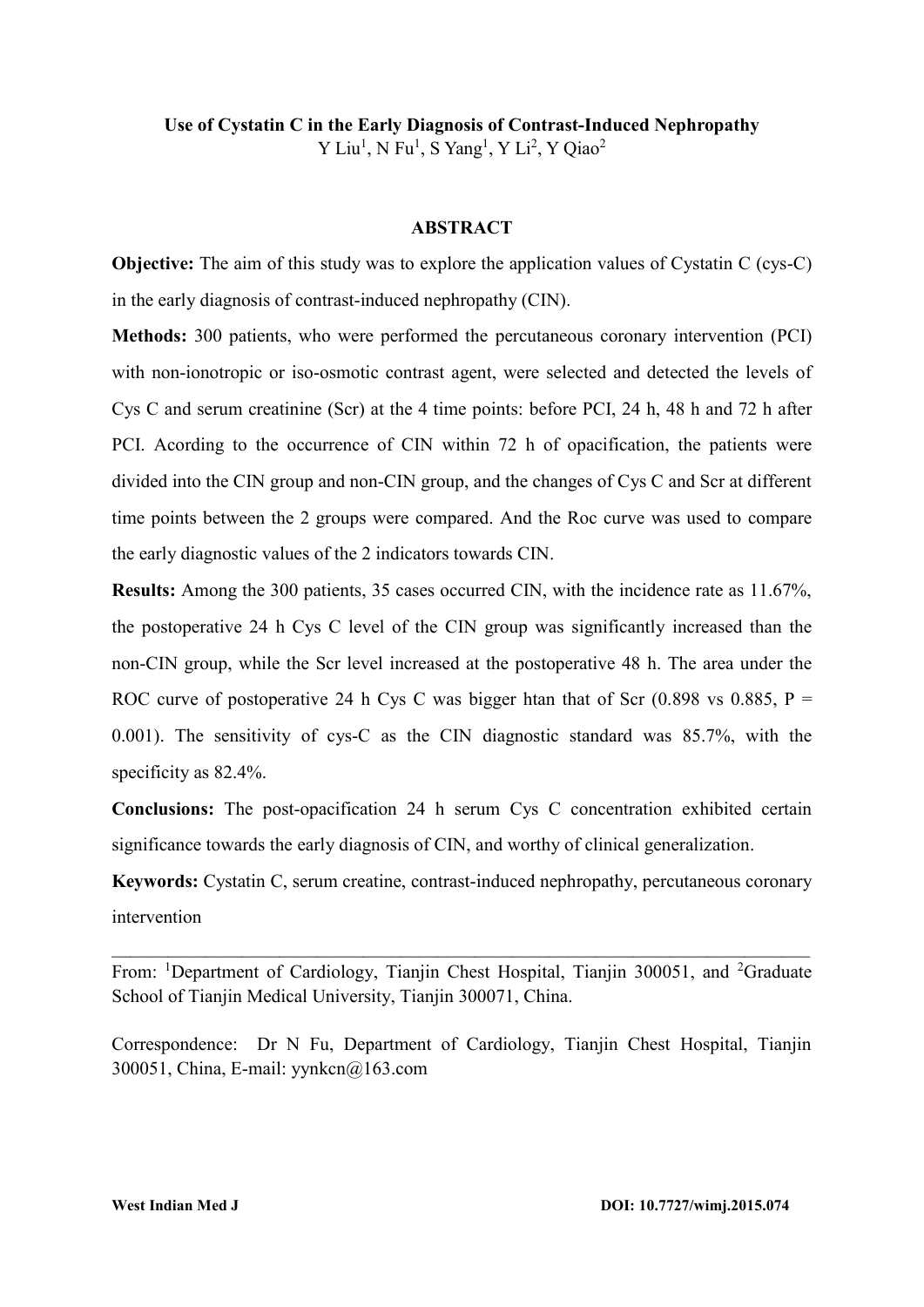### **INTRODUCTION**

The contrast-induced nephropathy refers to the situation that the Scr level increases by 25% or the absolute value increases  $\geq 0.5$  mg/dl within 72 h of the contrast agent application (1, 2), and the other causes that would affect the renal function have been excluded. With the rapid development of percutaneous coronary intervention therapy (PCI), more and more patients need the use of contrast agent, thus the incidence of CIN has been significantly increased. Currently, the clinics mainly uses the serum creatinine (Scr) to detect CIN, but the sensitivity of Scr towards the early kidney damage is not high, thus there is the require to find a much more sensitive and reliable indicator towards the early identification of CIN (3-5). As a small molecule protein, the cystatin C (Cys C) is produced in vivo by the nucleated cells and would not be interfed by the extrinsic renal factors, thus its production rate is constant, and only excreted through the glomerular filtration (6, 7). Because its molecular weight is greater than the creatinine, and with the positive charge, it makes it easier to reflect the early permeability changes of glomerular filtration membrane, and the much more sensitive marker of renal function than Scr (8, 9). This article aimed to explore the value of Cys C in the early diagnosis of CIN.

# **SUBJECTS AND METHODS**

#### **Subjects**

Inclusion criteria: 300 patients with acute coronary syndrome (ACS), who were admitted into the Cardiology Department and performed the PCI treatment from January 2009 to December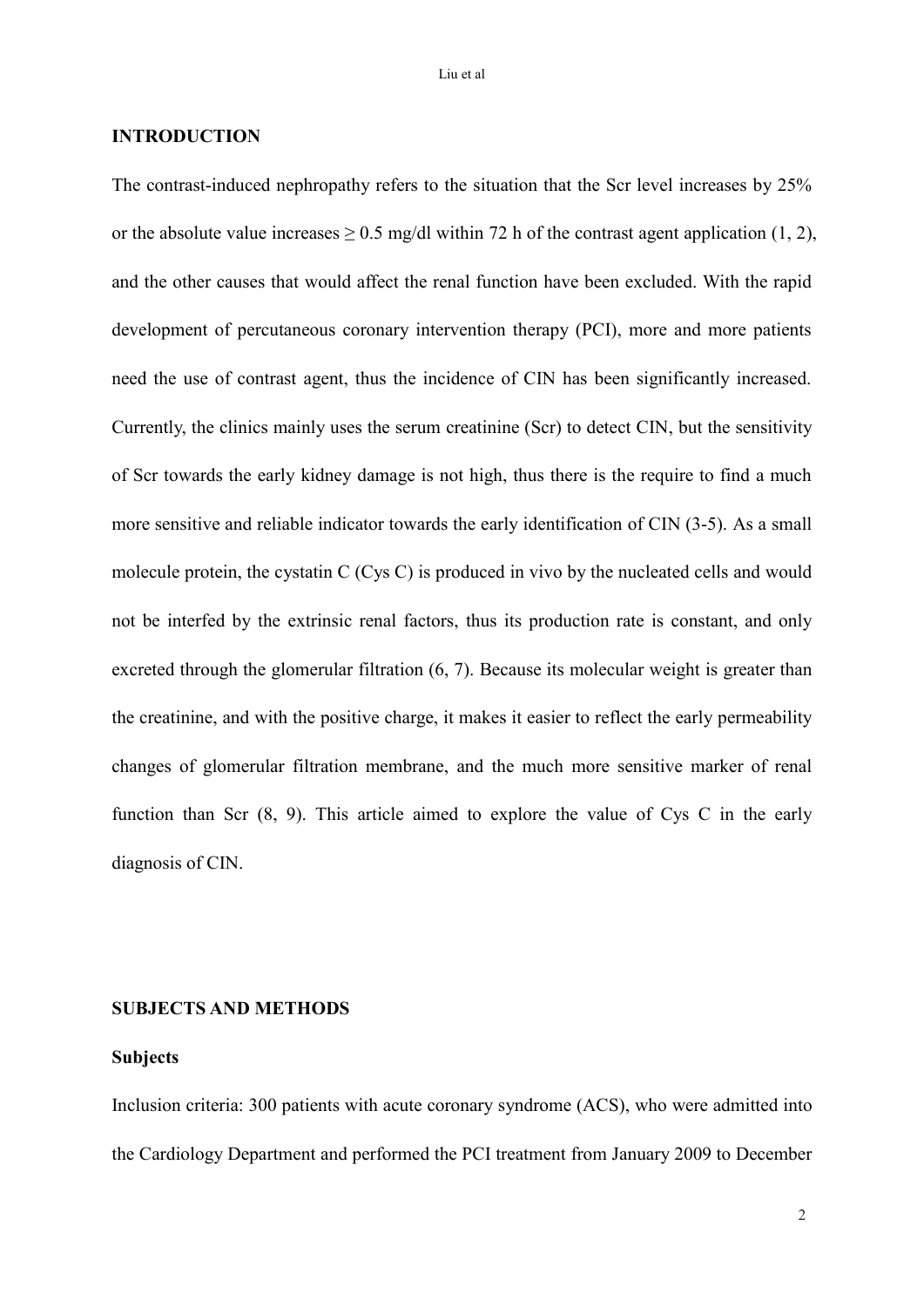2011, were selected, with complete medical records and good therapeutic compliance, including 172 males and 128 females, with the average age as  $67.8 \pm 12.8$  years old. According to the diagnostic criteria of WHO and ACC/AHA, patients with acute myocardial infarction (AMI) were NYHI/KilliP grade I or II, whereas patients with stable angina pectoris after the administration of medications were grade III or IV. The duration of hospitalization is 7 d to 10 d. All patients were given hypotonic or isotonic non-ionic contrast agents. This study was conducted in accordance with the declaration of Helsinki. This study was conducted with approval from the Ethics Committee of Tianjin Chest Hospital. Written informed consent was obtained from all participants.

Exclusion criteria: Patients who have an allergy to contrast agents, cardiogenic shock, hypotension, history of kidney resection, malignant tumor, acute or chronic pulmonary disease, severe hepatic or kidney insufficiency, allergy to heparin or low-molecule heparin, coagulation disorders or active gastrointestinal bleeding, severe hypertension without medical interventions, stroke, unknown fever, infection without medical interventions, connective tissue disease, traumatic and surgical history, as well as those who have undergone dialysis or who received any interventional treatment within one week before PCI were excluded.

#### **Study methods**

The 300 patients with ACS and undergoing PCI were selected in a prospective manner. All patients were administered the 0.9% NaCl IV 6 h before and after PCI at a rate of 1.0  $mL \log^{-1} h^{-1}$  to prevent the hydration. The total dosage of contrast agent used by each patient was recorded. The blood samples were sampled before, 24 h, 48 h and 72 h after PCI to test the SCr and Cys C leves. If the SCr level increased to more than 0.5 mg/dL or 25%, the test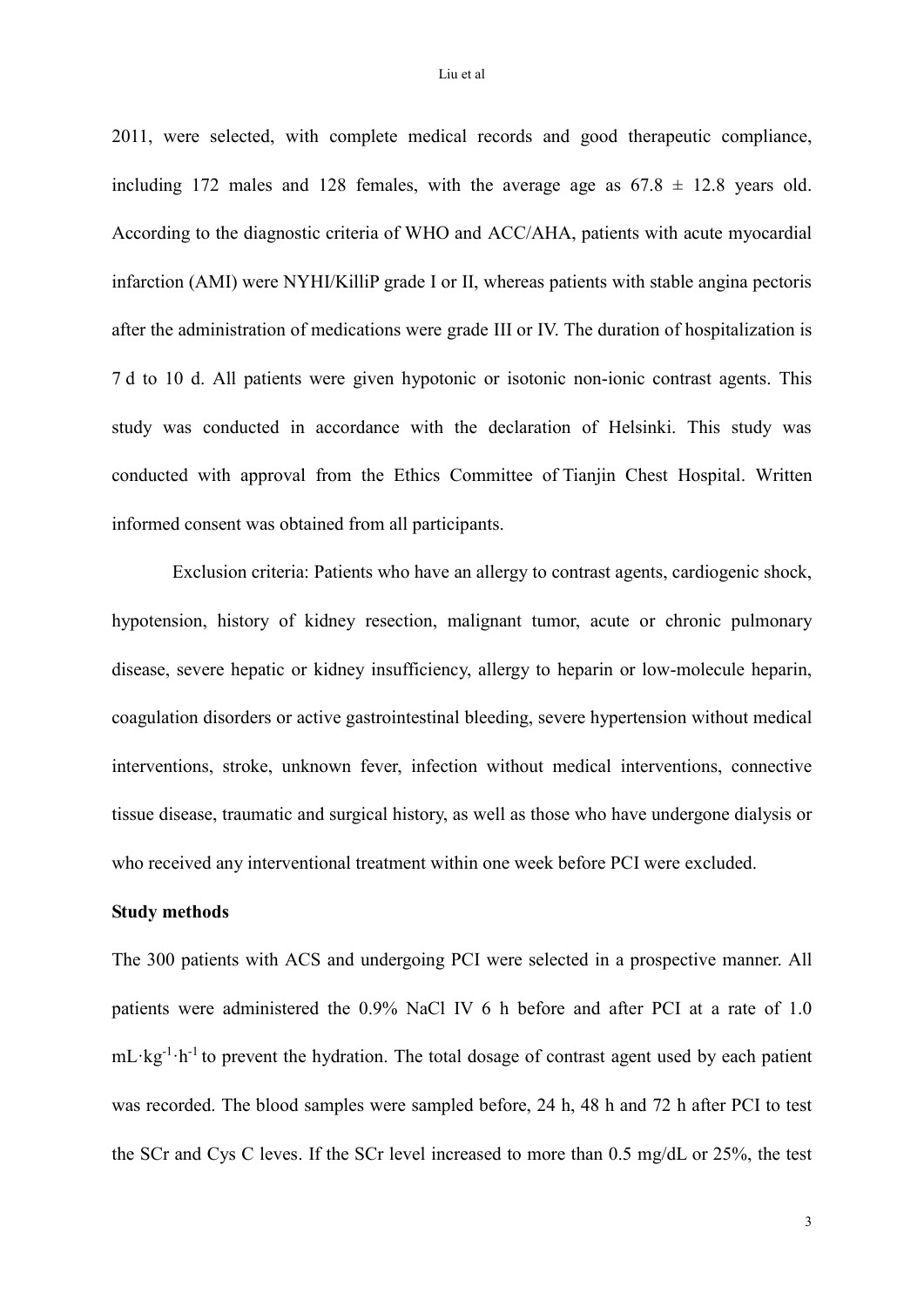should be repeated 7 d after PCI. The blood sampling kit was provided by the Central Laboratory, and the testing kit for cys-C was manufactured by Dade Behring of Germany.

# **Selective coronary angiography**

PCI was administered through the femoral artery using a 7-French catheter in line with the procedures of Judkin coronary catheterization. 164 patients were given Iohexol, a hypotonic contrast agent with the trade name Omnipaque 350; the average dosage is  $124.6 \pm 102.3$  mL. 136 patients were given Iodixanol, an iso-osmolar contrast agent with the trade name Visipaque 320; the average dosage is  $131.6 \pm 98.6$  mL.

# **Diagnostic criteria**

CIN: According to the guidelines of the European Society of Urogenital Radiology, CIN is defined as kidney insufficiency after using contrast without other predisposing factors or aggravation of pre-existing renal dysfunctions. In addition, a relative increase in SCr by at least 25% from baseline or an increase in the absolute value of SCr level by at least 0.5 mg/dL ( $\geq$ 44.2 µmol/L) within 48 h to 72 h after contrast medium (CM) exposure (Scr peak at 5 d to 7 d, returning to normal at 7 d to 10 d) was considered. However, the effects of cardiac failure, severe arrhythmia, myocardial infarction, and other similar factors were excluded.

CM used in a large dose: The CM dose exceeds the standard limits. The formula for the limited contrast agent is given by: Vmax (mL) =  $w \times 5$ /level of SCr (mL/dL), where w is the weight (kg), and  $w \times 5$  does not exceed 300.

Cardiac insufficiency: Diagnosed as NYHA grades III to IV according to patients' medical records.

Anemia: Anemia is considered if hemoglobin of an adult male is lower than 12.5 g/dL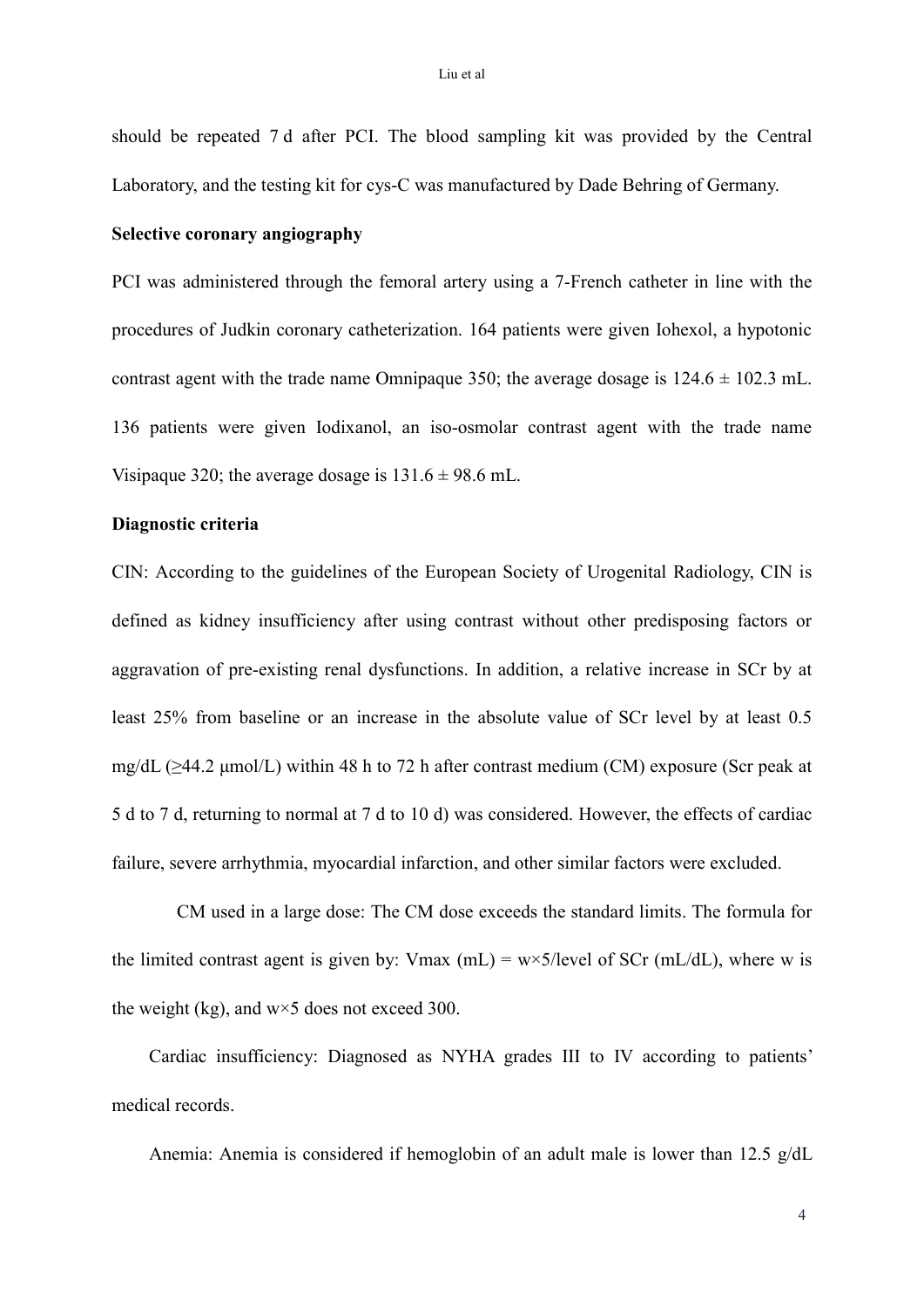and that of an adult female is lower than 11.0 g/dL.

Proteinuria: Result of urine routine shows "+" or more.

### **Observing indicators and methods**

a. The patients' age, gender, blood pressure, dose of contrast medium, blood glucose and lipid levels, and history of primary diseases [including diabetes mellitus (DM), hypertension, cardiac insufficiency, anemia, and proteinuria] were recorded. To confirm who among the patients have CIN, renal function was tested on the first and second day before and after the interventional treatment.

b. Serum cys-C: Immunoassay, such as latex particle-enhanced turbidimetry, was used. The testing kit was purchased from Dade Behring, Germany, and the determination of serum cys-C was performed using a BH13MD1600 automatic biochemistry analyzer (USA).

c. SCr: Picric acid was used to test for creatinine, which was measured using an automatic biochemical analyzer (USA) model: BH13MD1600.

d. BUN: UV-GLDH was utilized to test for BUN, which was measured using automatic biochemical analyzer (USA) model: BH13MD1600.

# **Statistical analysis**

All results were presented as mean  $\pm$  standard deviation ( $x \pm SD$ ), the intergroup comparison used the two-sample independent t-test, and the SPSS13.0 software was used for the statistical process. The Roc curve was used for the diagnostic value determination of Cys c and Scr towards CIN, with  $P \le 0.05$  considered as the statistical significance.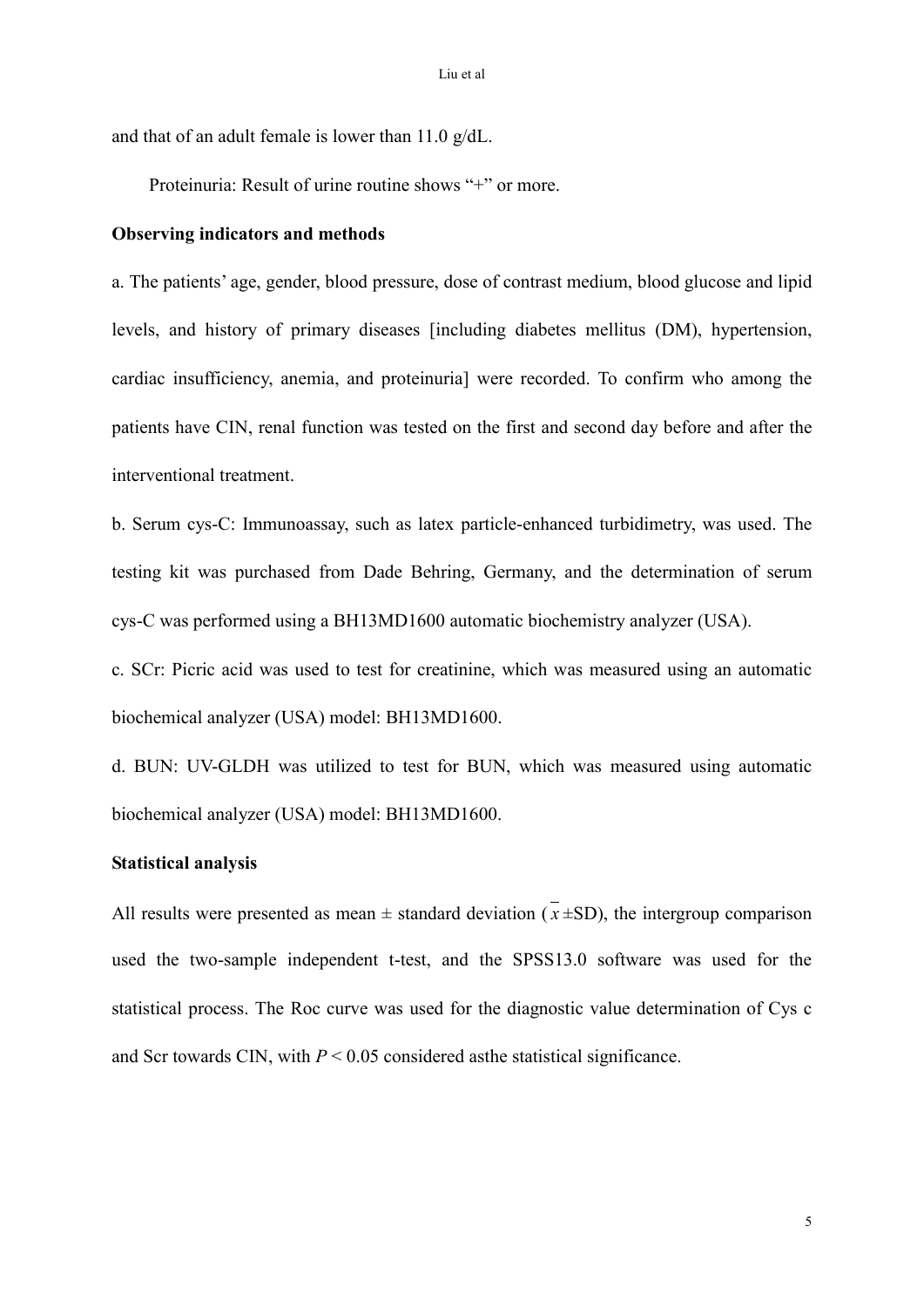## **RESULTS**

## **Quantity analysis of subjects**

All 300 subjects have completed the clinical trial and were provided with the results of the statistical analysis.

### **Patient characteristics**

All the 300 patients (172 males and 128 females) were selected into the analysis, with an average age as  $62.57 \pm 12.4$  years old (16 to 93 years old), among who 69 cases had DM (23.00%), 25 cases had renal insufficiency accompanied with DM (8.33%), 108 cases had hypertension (108/300), 112 cases had hyperlipidemia (37.33%), 42 cases had hyperuricemia, and 79 cases were applied the large dose of CM (25.1%), 26 cases had the cardiac function of grade III or IV (8.67%), 2 cases had anemia (0.67%) and 12 cases had proteinuria (4.00%).

### **Relevance analysis of between patient's cys-C and SCr**

The serum cys-C level of the CIN group was significantly increased 24 h after PCI, while that of Scr did not change significantly within 24 h of opacification, and reached the peak at the 48 h of opacification. Those of the non-CIN group had no significant difference before and after the opacification (Table 1).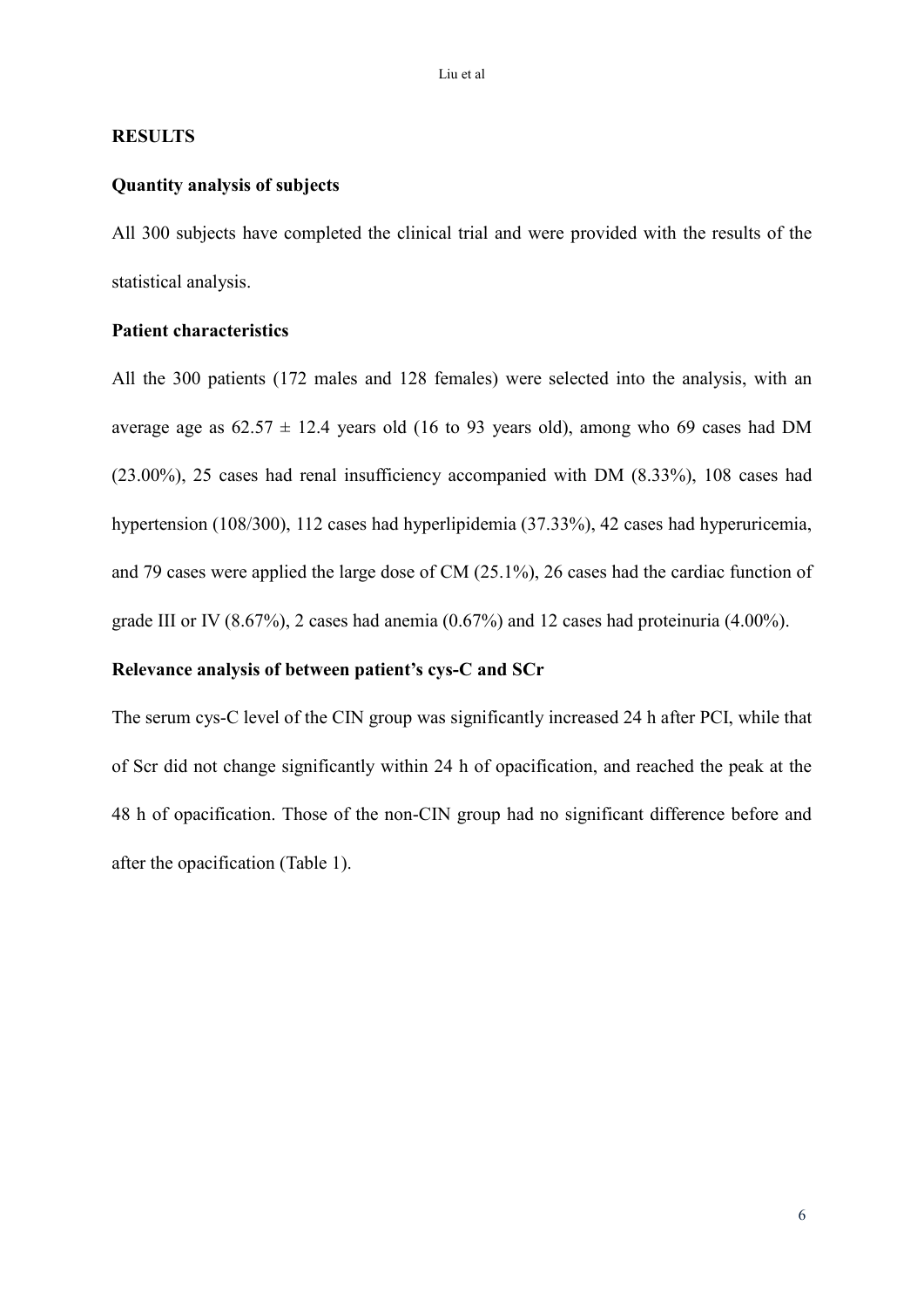| index               | <b>CIN</b>      | Non-CIN         |
|---------------------|-----------------|-----------------|
| Scr(mg/dL)          |                 |                 |
| Preoperatively      | $1.65 \pm 0.51$ | $0.94 \pm 0.37$ |
| 24h postoperatively | $1.71 \pm 0.62$ | $0.95 \pm 0.39$ |
| 48h postoperatively | $2.39 \pm 0.87$ | $0.95 \pm 0.33$ |
| 72h postoperatively | $2.35 \pm 0.81$ | $0.94 \pm 0.34$ |
| Cys C(mg/L)         |                 |                 |
| Preoperatively      | $2.15 \pm 0.69$ | $1.03 \pm 0.37$ |
| 24h postoperatively | $2.97 \pm 0.95$ | $1.03 \pm 0.34$ |
| 48h postoperatively | $2.99 \pm 0.97$ | $1.03 \pm 0.38$ |
| 72h postoperatively | $2.81 \pm 0.84$ | $1.03 \pm 0.36$ |

Table 1: Comparison of observation indexes between the CIN group and the non-CIN group

# **Comparison of ROC curves of Scr and cys c within 24 h PCI towards the diagnostic values of CIN**

24 h after PCI, the Cys C level exhibited the better area under the curve than the Scr level (0.898 vs 0.885,  $P = 0.001$ ), and the cut-off point value of Cys C was 150 mg/L, with the sensitivity as 85.7% and the specificity as 82.4%; whilt the cut-off point value of Scr was 1.09 mg/dL, with the sensitivity and specificity as 81.3% and 71.4%, respectively (Figure 1).



**Figure 1.** ROC curves of Scr and cys c within 24h PCI towards the diagnostic values of CIN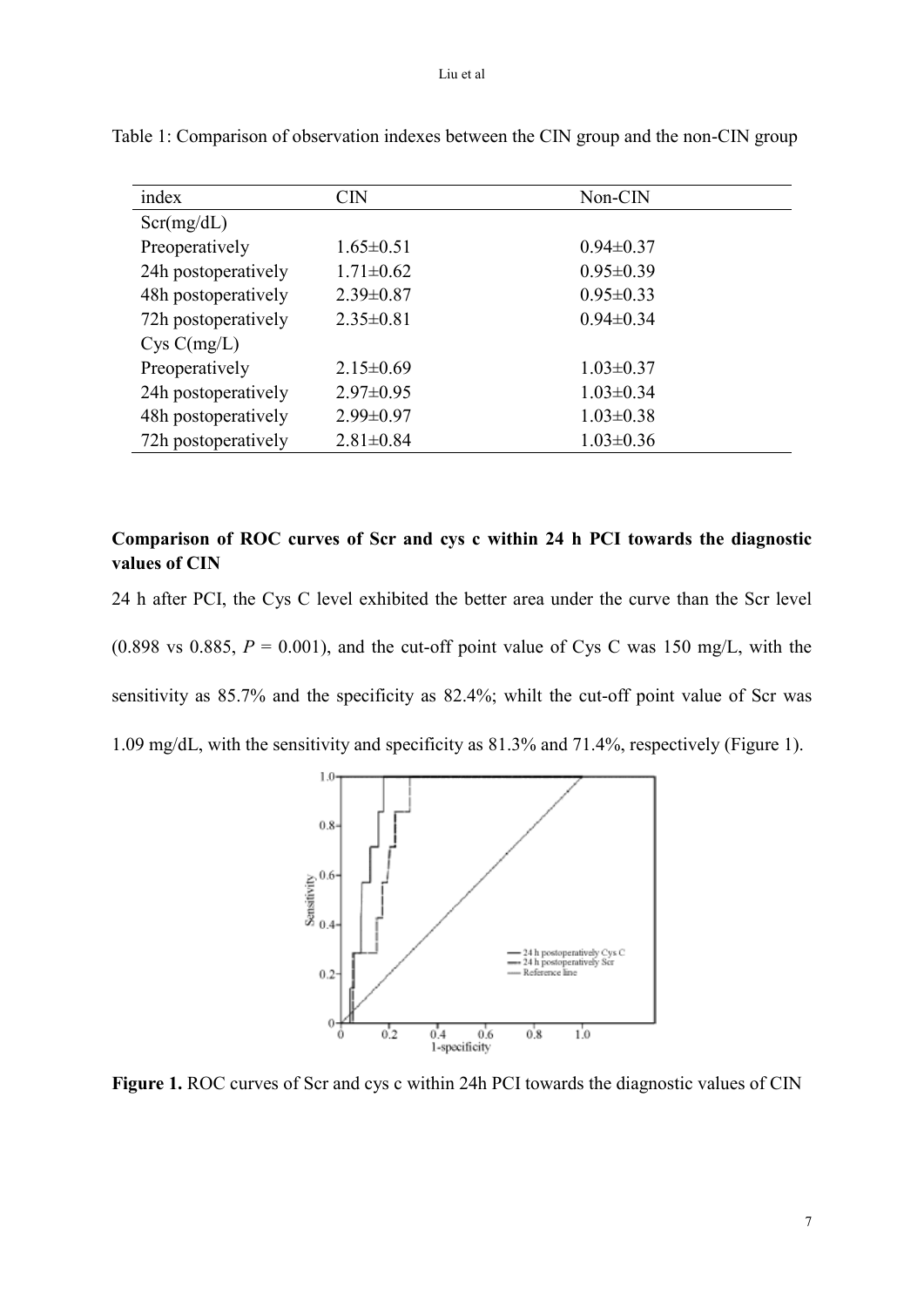## **DISCUSSION**

Cys-C is a potent inhibitor of thiol proteases (formerly, post-gamma-globulin, gamma trace). Cys-C was found by Clausen in 1961 in the cerebrospinal fluid and was called gamma trace for its similarity to the architecture and activity of cystatin A and cystatin B. Cys-C was first proposed as a measure of GFR in 1985. Cys-C is a non-glycosylated base protein with 120 amino acid chains, a molecular weight of 13.36×103, and an isoelectric point at pH 9.3. Cys-C is characterized by two disulfide bonds around the c-terminus. The human cystatin locus is located on the short arm of chromosome 20. The genetic sequence can be expressed in most tissues of the body. Cys-C belongs to the type 2 cystatin protease inhibitor family (8).

Cysteine protease includes cathepsin (mainly exists in lysosome) of the papain family and Ca<sup>2+</sup>-starting protein (mainly exists in cytoplasm) (9) of the Ca<sup>2+</sup>-starting proteinase family, both of which serve an important function in the metabolism of intracellular peptides and proteins, especially collagen metabolism. The effects of these endopeptidases can be attributed to the thiol of cysteine that is located at the sites of enzyme activation (10). The superfamily has three inhibitory families: type 1 cystatins (stefins), cystatin A and B, which are mainly distributed in the cells; type 2 cystatins, which are a class of cysteine proteinase inhibitors, including cystatin C, D, S, SV, and SA; and type 3 cystatins (kininogens), which are low- and high-molecule kininogens that are mainly distributed in vessels and extracellular spaces (11). According to the study of genetic structure and promoters, all human cells that have a nucleus produce cys-C at a stable rate that is unaffected by inflammatory response, bilirubin, hemolysis, and triacylglycerol and is independent of gender, age, and muscle mass (12). The highest concentration of cys-C was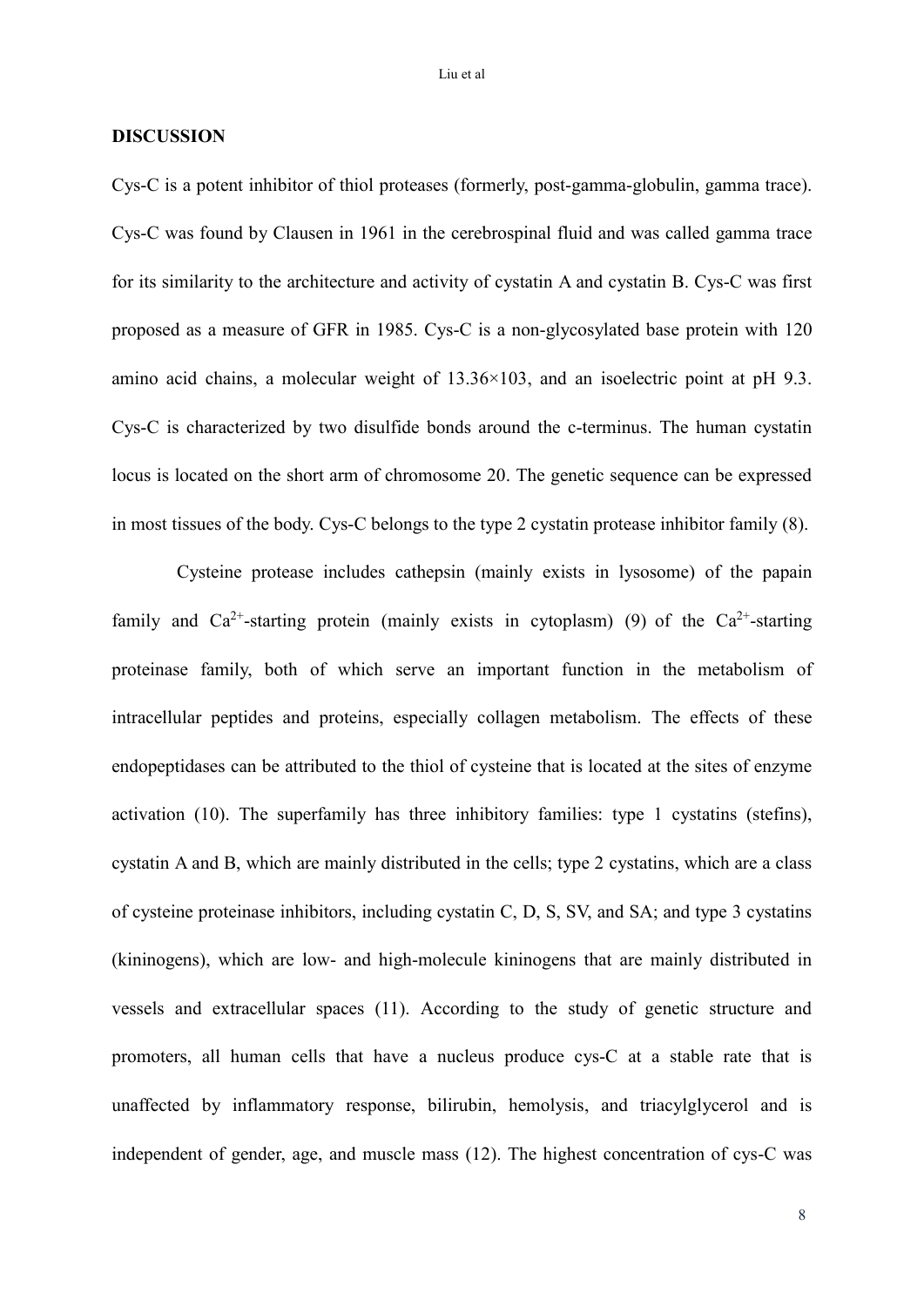found in the extracellular fluid (the highest levels are found in semen). The level in the cerebrospinal fluid is higher than that in the blood stream. Cys-C is found in both the saliva and pleural fluid (13). Furthermore, cys-C is found in some cells, such as nerve, thyroid, and islet cells. Cys-C, with a low molecular weight and a high isoelectric point, is removed by glomerular infiltration and metabolized in epithelial cells of the proximal convoluted tubule. This mechanism prevents the reabsorption and secretion of cys-C by the renal tubules (14). Global studies have recently indicated that cys-C is steadily produced in cells with a nucleolus and is unaffected by inflammation and has a low molecular weight, which enables it pass through glomerular infiltration. Given that it is positively charged and has a larger molecular weight, cys-C, with its high sensitivity and specificity, is considered a more precise biomarker of kidney function (as represented by GFR) than serum [creatinine](http://en.wikipedia.org/wiki/Creatinine) (15, 16).

This study conducted a relevance analysis between cys-C and SCr and Ccr. Strong relevance exists among these three indicators with a closer and significantly negative relevance ( $r = -0.894$ ) between Ccr and cys-C with the same direction as SCr ( $r = 0.956$ ). Therefore, cys-C is a more sensitive marker than SCr.

Numerous published papers have introduced the utilization of cys-C in the prediction of changes in GFR. The results of this study indicate that cys-C has high sensitivity and specificity (17, 18). In addition, findings indicate that cys-C is capable of replacing Ccr and SCr as a marker of GFR. These results are the same as those of previously published relevant articles.

In this study, Cys C was set as the observation indicator, aiming to investigate its value towards the early diagnosis of CIN. Certain study had found that the plasma CysC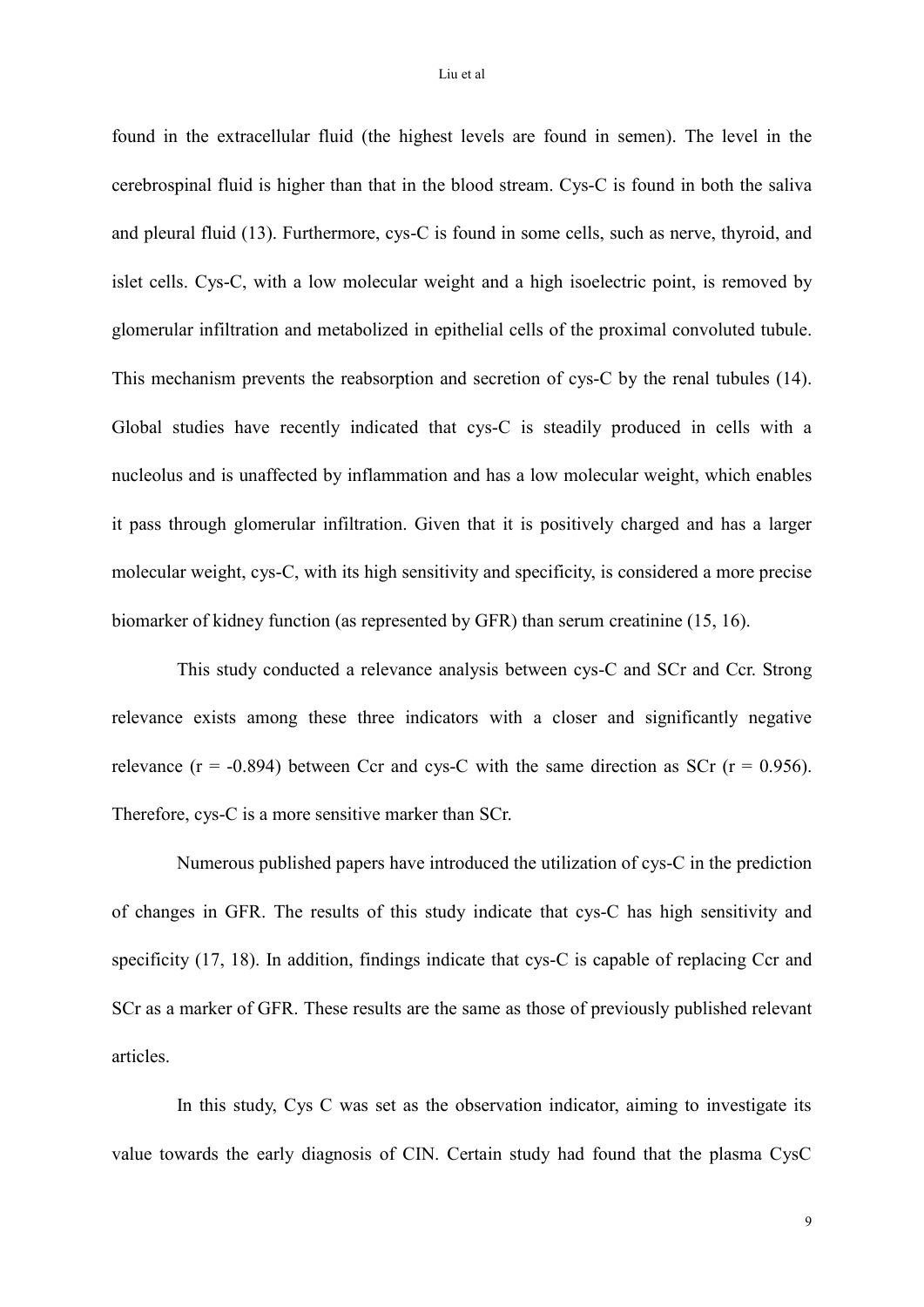concentration of patient that had the critical Scr level was the much more effective predictor towards the CIN occurrence, with the sensitivity and specificity as 94.7% and 84.8%, respectively (19). In this study, the Cy s C level of the CIN group was significantly increased with 24 h of PCI, while the Scr level had no significant synchronic change, and the Cys C and Scr leves of the non-CIN group had no statistical significance before and after the opacification, the cut-off point value of Cys C was 1.50 mg/L, with the sensitivity and specificity as 85.7% and 82.4%, respectively, suggesting that the serum Cys C concentrations had a certain value towards the early diagnosis of CIN, better than Scr, and worthy of clinical application.

### **AUTHORS' NOTE**

The authors declare that they have no conflicts of interest or financial ties to disclose.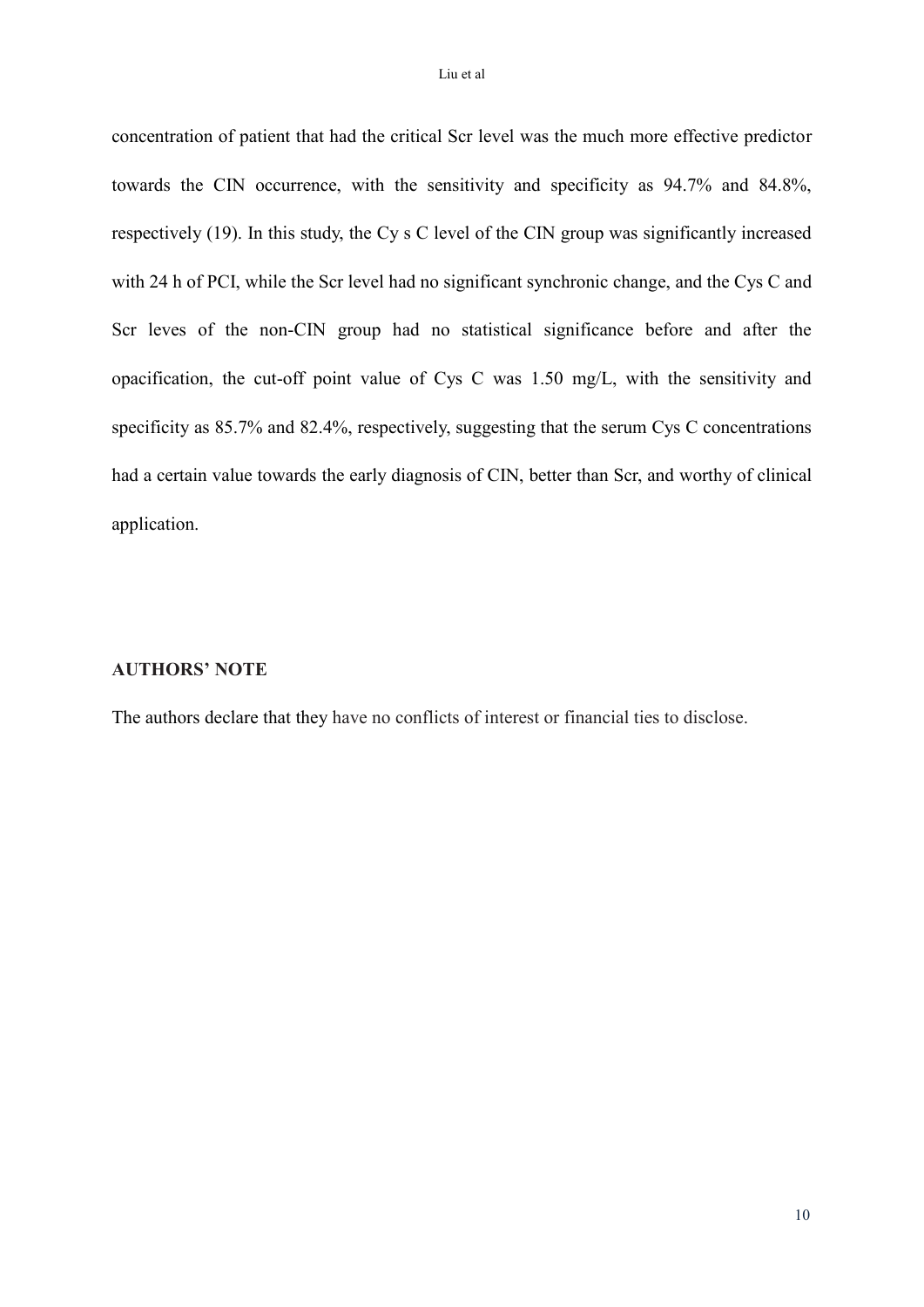### **REFERENCES**

- 1. Nguyen MT, Devarajan P. Biomarkers for the early detection of acute kidney injury. Pediatr Nephrol 2008; **23:** 2151–7.
- 2. Stacul F, van der Molen AJ, Reimer P, Webb JA, Thomsen HS, Morcos SK et al. Contrast induced nephropathy: updated ESUR Contrast Media Safety Committee guidelines. Eur Radiol 2011; **21:** 2527–41.
- 3. Tepel M, Aspelin P, Lameire N. Contrast-induced nephropathy: a clinical and evidence-based approach. Circulation 2006; **113:** 1799–806.
- 4. Droppa M, Desch S, Blase P, Eitel I, Fuernau G, Schuler G et al. Impact of N-acetylcysteine on contrast-induced nephropathy defined by cystatin C in patients with ST-elevation myocardial infarction undergoing primary angioplasty. Clin Res Cardiol 2011; **100:** 1037–43.
- 5. Ishibashi Y, Yamauchi M, Musha H, Mikami T, Kawasaki K, Miyake F. Impact of contrast-induced nephropathy and cardiovascular events by serum cystatin C in renal insufficiency patients undergoing cardiac catheterization. Angiology 2010; **61:** 724–30.
- 6. Liu XL, Wang ZJ, Yang Q, Yu M, Shen H, Nie B et al. Plasma neutrophil-gelatinase-associated lipocalin and cystatin C could early diagnose contrast-induced acute kidney injury in patients with renal insufficiency undergoing an elective percutaneous coronary intervention. Chin Med J 2012; **125:** 1051–6.
- 7. Tanaga K, Tarao K, Nakamura Y, Inoue T, Jo K, Ishikawa T et al. Percutaneous coronary intervention causes increase of serum cystatin C concentration even in the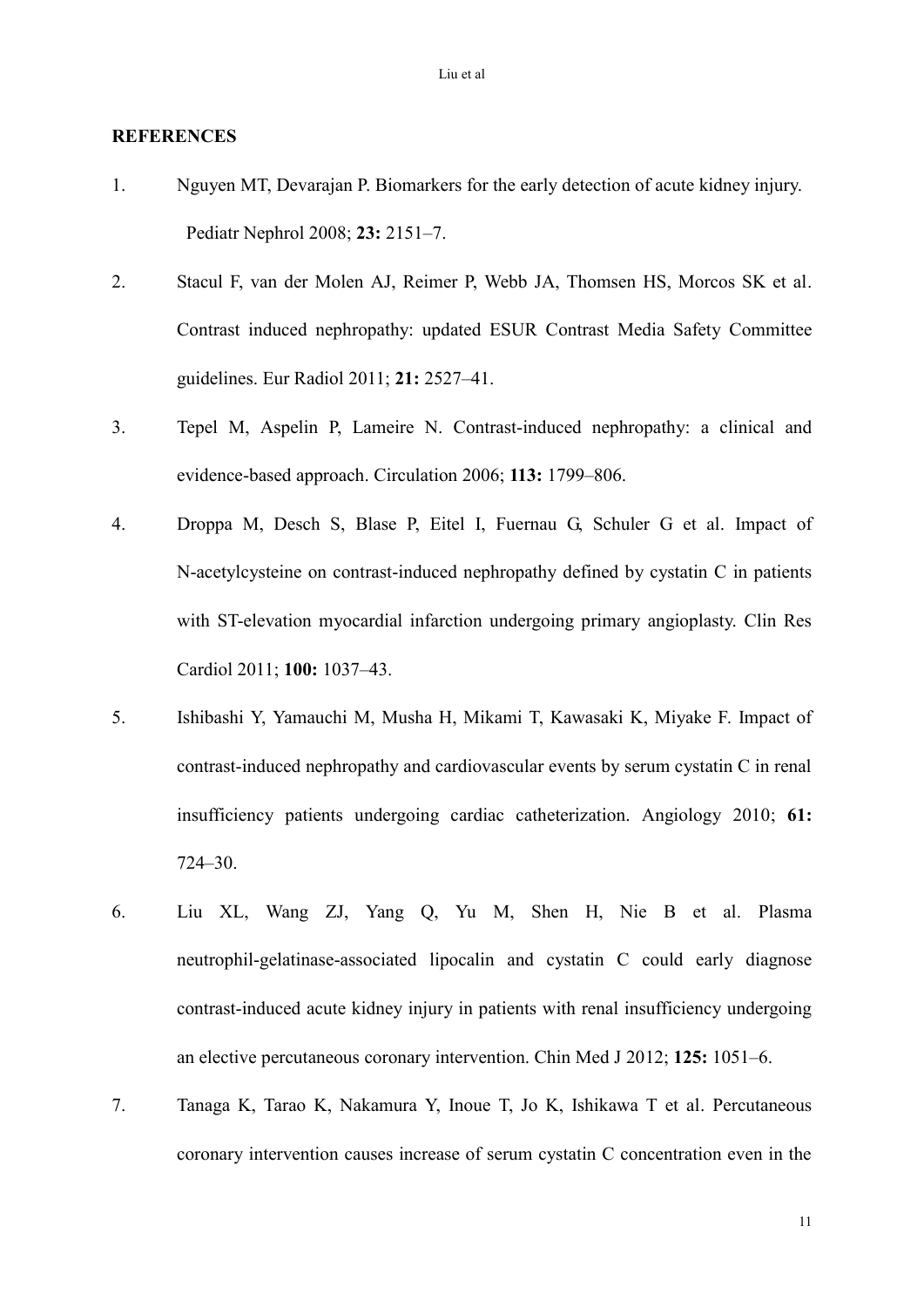patients with a low risk of contrast-induced nephropathy. Cardiovasc Interv Ther 2012; **27:** 168–73.

- 8. Bachorzewska-Gajewska H, Malyszko J, Sitniewska E, Malyszko JS, Pawlak K, Mysliwiec M et al. Could neutro-philgelatinaseassociated lipocalin and cystatin C predict the development of contrast-induced nephropathy after percutaneous coronary interventions in patients with stable angina and normal serum SCratininevalues. Kidney Blood Press Res 2007; **30:** 408–15.
- 9. Koyner JL, Bennett MR, Worcester EM, Ma Q, Raman J, Jeevanandam V et al. Urinary cystatin C as an early biomarker of acute kidney injury following adult cardiothoracic surgery. Kidney Int 2008; **74:** 1059–69.
- 10. Kimmel M, Butscheid M, Brenner S, Kuhlmann U, Klotz U, Alscher DM et al. Improved estimation of glomerular filtration rate by serum cystatin C in preventing contrast induced nephropathy by N-acetylcysteine or zinc--preliminary results. Nephrol Dial Transplant 2008; **23:** 1241–5.
- 11. Wagener G, Minhaz M, Mattis FA, Kim M, Emond JC, Lee HT et al. Nephrology dialysis transplantationUrinary neutrophil gelatinase-associated lipocalin as a marker of acute kidney injury after orthotopic liver transplantation. Nephrol Dial Transplant 2011; **26:** 1717–23.
- 12. Laskey WK, Jenkins C, Selzer F, Marroquin OC, Wilensky RL, Glaser R et al. Volume-to-creatinine clearance ratio: a pharmacokinetically based risk factor for prediction of early creatinine increase after percutaneous coronary intervention. J Am Coll Cardiol 2007; **50:** 584–90.